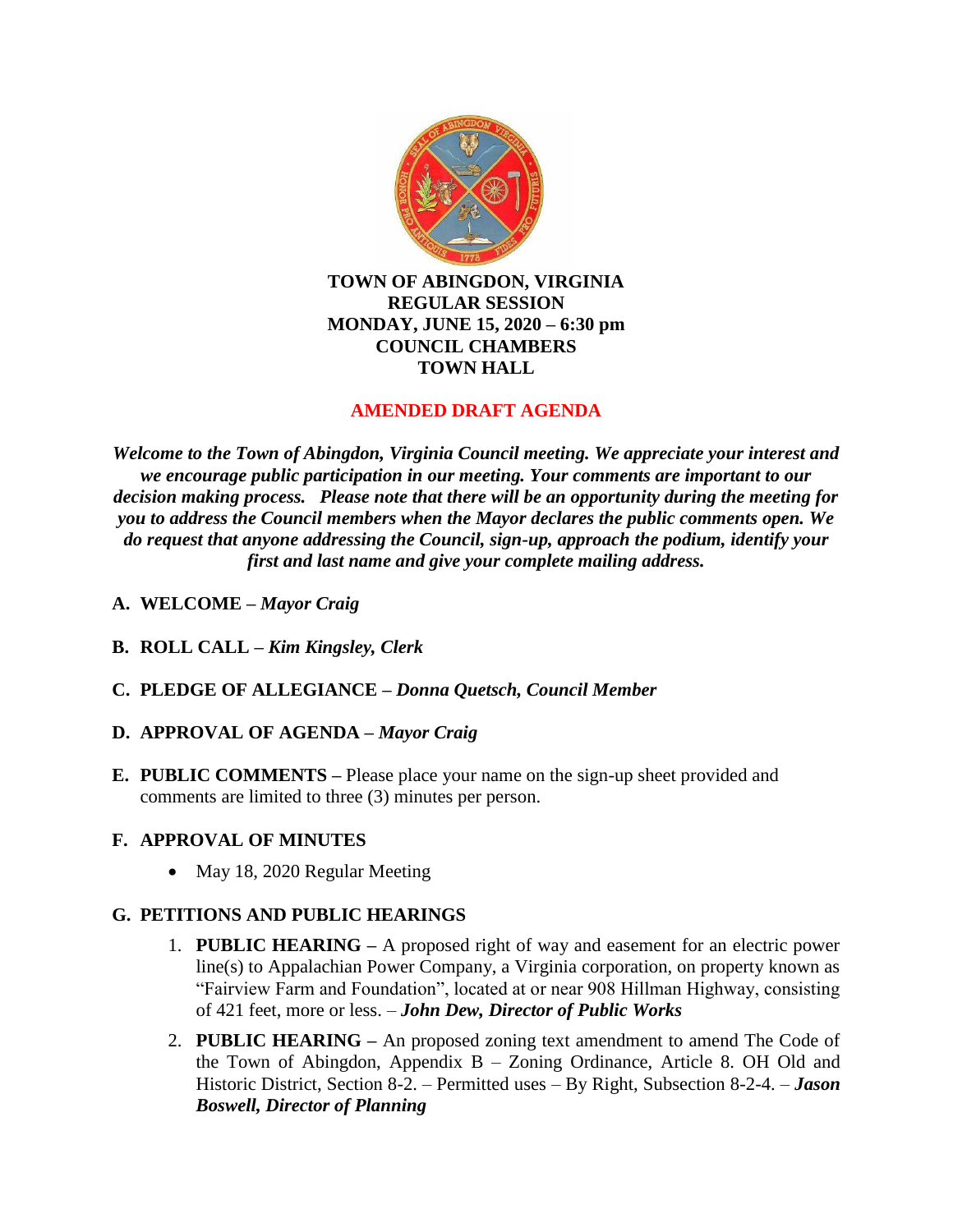3. **PUBLIC HEARING –** A proposed zoning text amendment to amend The Code of the Town of Abingdon, Appendix B – Zoning Ordinance, Article 8. OH Old and Historic District, Section 8-2. – Permitted uses – By Right, Subsection 8-2-13. – *Jason Boswell, Director of Planning*

## **H. CONSIDERATION OF ANY BIDS**

## **I. REPORTS FROM THE TOWN MANAGER**

- 1. Discussion regarding vacation and sick leave policies *James Morani, Town Manager*
- 2. Discussion regarding FY 2019-2020 Budget *James Morani, Town Manager*

### **J. PASSAGE OF RESOLUTIONS**

- 1. A Resolution Approving the Final Subdivision Plat for Michael C. and Lori B. Noonkester Tax Map ID 106-7-1A. – *Jason Boswell, Director of Planning*
- 2. Third Amended Resolution to suspend disconnection of water and/or sewer service effective from the date of its passage until June 30, 2020, to any customer due to nonpayment. – *James Morani, Town Manager*

### **K. FIRST READING OF ORDINANCES**

1. **First Reading** – Amendment to Part II – Code, Chapter 2 – Administration, Article VI. – Planning Commission, Division 2. – Powers and Duties, Section 2-351. – Officers and Section 2-356. - Secretary. – *James Morani, Town Manager*

## **L. SECOND READING OF ORDINANCE**

- 1. Motion to Amend Proposed FY2020-2021 Budget Ordinance **–** *James Morani, Town Manager*
- 2. **Second Reading –** An Ordinance of the Council for the Town of Abingdon, Virginia proposing a budget for the Town of Abingdon, Virginia and to make appropriation for the current expenses of the Town and to fix a tax rate upon real and personal property, to fix all other local tax rates and fees and rates on utility services for the fiscal year beginning July 1, 2020, and ending June 30, 2021. **–** *James Morani, Town Manager*

### **M. MISCELLANEOUS BUSINESS AND COMMUNICATIONS**

1. Proclamation of the Council for the Town of Abingdon Recognizing June 7-13, 2020 as National Garden Week – *Cindy Patterson, Vice Mayor*

### **N. OLD BUSINESS**

### **O. COUNCIL MEMBER REPORTS**